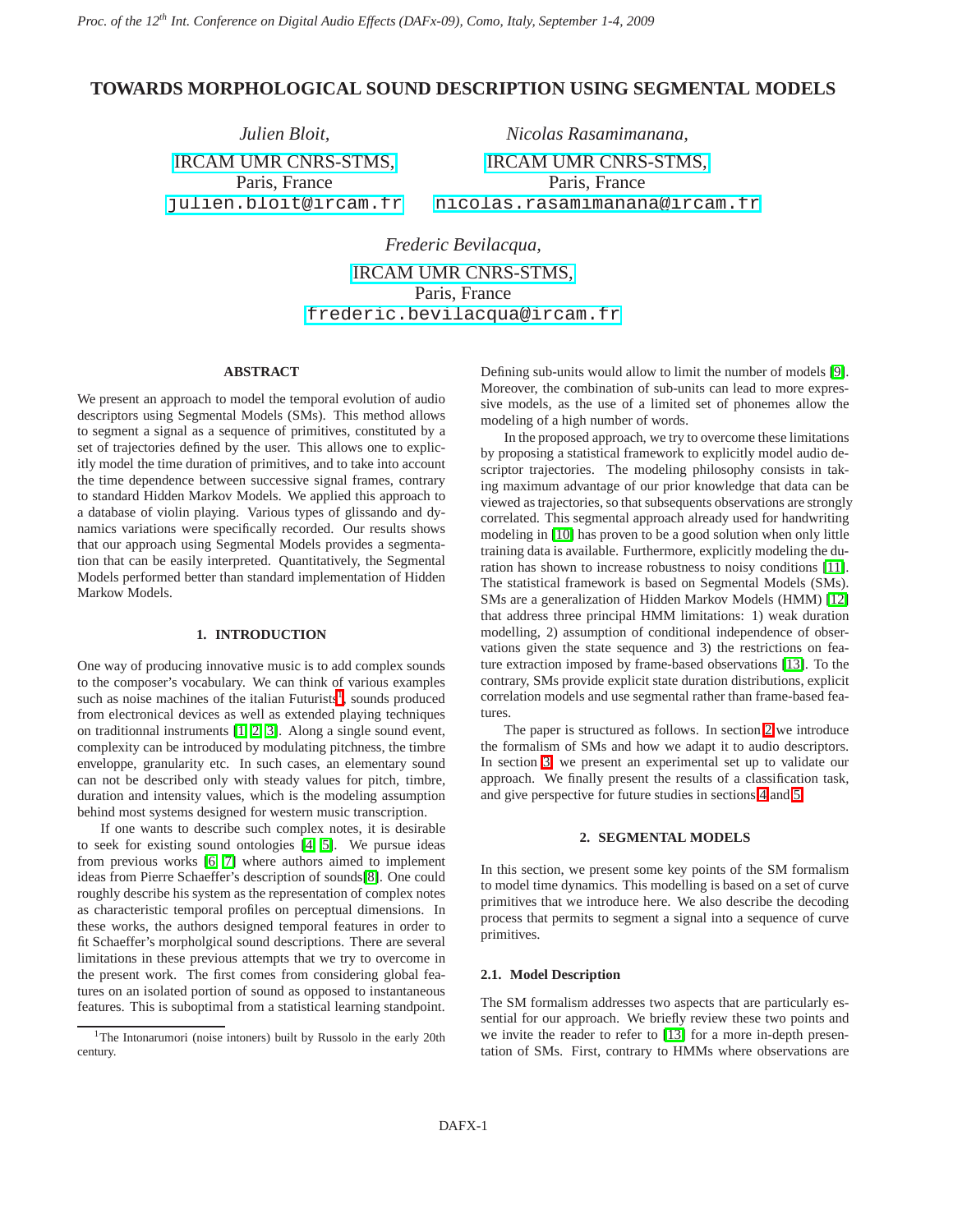assumed to be independent from each other, SMs directly model sequences of observations. Each state represents elementary curve shapes, also called primitives. This first property enables to fully consider possible time dependence between successive signal frames thanks to the use of explicit curve shapes. The second property addresses duration modeling of states. In SMs, the time spent in each state is defined in a flexible way, using duration distributions. This permits to reflect that each curve shape possesses a characteristic duration length with some variability. Combined together, these two properties enables to consider curve primitives with possible amplitude and/or time deformations, which grants a flexible framework for the modelling of shapes. SMs have shown successful in data mining to identify patterns in time series [\[14\]](#page-4-13), or to provide a higher level representation in handwriting recognition tasks [\[10\]](#page-4-9). We here extend the idea to model time shapes in audio feature curves.

<span id="page-1-0"></span>We represented on Figure [1](#page-1-0) the general concept of the segmental approach applied to a monodimensional signal. We built an ergodic model where each state  $S_i$  is a predefined curve primitive: for each curve primitive, several duration lengths  $l_j$  are possible. This topology then enables to decompose the input signal into a sequence of primitives, each characterized by a duplet  $(S_i, \mathcal{S}_i)$  $l_i$ ), using the decoding procedure presented in section [2.3.](#page-1-1)



Figure 1: Model topology for the SM: each state represents a curve primitive  $S_i$  with possible duration lengths  $l_i$ . The model is fully connected. The decoding procedure then segments an input signal into a sequence of duplets (primitives, lengths).

### <span id="page-1-4"></span>**2.2. Trajectory Models**

From the model description, it appears that the choice made for the set of curve primitives is crucial. It not only conditions the obtained segmentation, but a judicious choice of primitives can additionally grant a level of interpretation on the signal decomposition.

In this paper, we defined a set of primitives a priori as done in [\[15\]](#page-4-14): the primitives are segments with constant or weak curvature, with slopes equally distributed within  $[-\pi/2; \pi/2]$ .

A T-long trajectory is generated using an initial angle  $\theta_{init}$ , a final angle  $\theta_{final}$ , and the following linear interpolation:

$$
\theta_t = \theta_{init} + \frac{n}{T-1}(\theta_{final} - \theta_{init}), with t = [0, T-1]
$$

Varying T, we obtain different lengths of elementary trajectories. Varying  $\theta_{init}$  and  $\theta_{final}$ , we can set the main segment angle. A set of nine such elementary models is illustrated on Figure [2a](#page-1-2). Each segment represents an archetype building block for a feature curve, in the sense that it is built upon the idea that any feature curve could be roughly described as a concatenation of successive segments with various durations.

The reason for choosing this set is partly inspired by the work in [\[16\]](#page-4-15) where the author compared an analogous predefined set to a more specific one, learned from several handwriting datasets, and found that the predefined one were generic enough to account for any handwriting curve. We adapted it using only segments in the x-positive plane. Although quite basic, these curve primitives can capture possible trends of signal, typically stationary, going up or down. In addition, these features actually match aspects of the sound typology proposed by Schaeffer [\[8\]](#page-4-7). More advanced primitives can also be defined, in particular primitives with more specific curve shapes.

<span id="page-1-2"></span>Another important aspect in the modeling deals with the choice of a set of possible duration lengths for the primitives. This set actually controls the time deformations that each primitive can assume and parallely defines a temporal granularity.



Figure 2: Set of nine curve primitives

### <span id="page-1-1"></span>**2.3. Decoding**

The decoding of the ergodic model yields to a segmentation of an input signal into the chosen primitives. We perform this step on the basis of a *maximum a posteriori* likelihood, with a 3D Viterbi procedure [\[13\]](#page-4-12).

For an observed input signal  $x_0...x_t$ , we compute the corresponding sequence of angles  $\hat{\theta}_1...\hat{\theta}_t$  to be invariant to possible curve offsets. We use the following formula :

$$
\theta_t = \arctan((x_t - x_{t-1}) * fr) \tag{1}
$$

<span id="page-1-3"></span>where  $fr$  is the input signal's frame-rate.

Assuming a white gaussian noise  $b_t$  with variance  $\sigma$  for the observations, we get  $\hat{\theta}_t = \theta_t + b_t$ . The likelihood of the primitive  $S_k$  with respect to the observed sequence of angles  $\hat{\theta}_1...\hat{\theta}_t$  is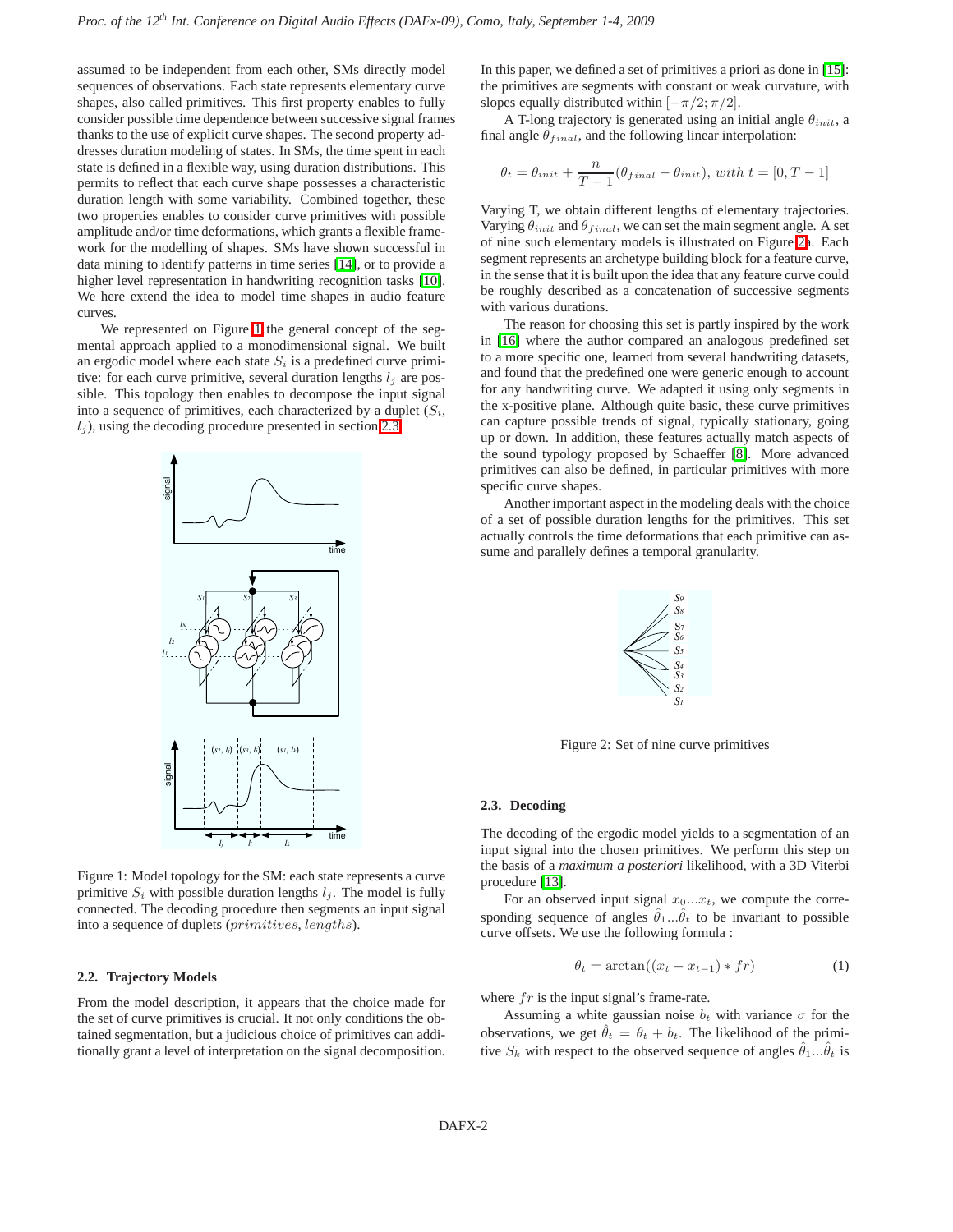approximated, as done in [\[10\]](#page-4-9):

$$
-log p(\hat{\theta}_1...\hat{\theta}_t|t, S_k) = \frac{1}{2} \sum_{i=1}^t \frac{(\hat{\theta}_i - \theta_i)^2}{\sigma^2}
$$
 (2)

where  $\theta_i$  is an element in the sequence of angles for  $S_k$ .

For an observed sequence of angles  $\hat{\theta}_1...\hat{\theta}_T$ , the decoding is based on  $\delta_t(j)$ , the log probability of the most likely sequence of elementary trajectories ending with trajectory label  $j$ , at time  $t$ :

$$
\delta_t(j) = \max_{i=1,\dots,M} \max_{l \in \mathcal{L}} \delta_{t-l}(i) a_{ij} p_j(l) p(\hat{\theta}_{t-l+1}...\hat{\theta}_t | l, S_j) \tag{3}
$$

where  $a_{ij}$  is the transition probability from state  $S_i$  to  $S_j$ , M is the number of elementary trajectories,  $\mathcal L$  is the set of possible duration lengths, and  $p_i(l)$  the probability to stay in state  $S_i$  during l successive observations.

Choosing the maximum posterior probability path yields to two N-long sequences:  $S_1^N$  and  $l_1^N$ , where N is the number of states in the path. These two sequences actually give a representation of the input signal temporally decomposed on the set of primitives. Given our choice of curve primitives, this decomposition directly informs us of the signal trends over successive time ranges.

#### **3. EXPERIMENTS**

<span id="page-2-0"></span>The approach was evaluated on a set of violin contemporary playing techniques. We describe here the datasets, the chosen audio description and the evaluation procedure.

#### <span id="page-2-2"></span>**3.1. Dataset**

We specifically recorded data to carry out an evaluation of our approach. The music material involved various pitch and intensity profiles. To do so, we defined a musical vocabulary (see Figure [3a](#page-2-1) ) composed of two pitch profiles (*upward glissando, downward glissando* and three intensity profiles (*crescendo, decrescendo, sforzando, refered as*  $p_{1,2}$  and  $i_{1,2,3}$  respectively. This vocabulary was chosen for the strong intrinsic temporal evolutions of its elements. *Crescendi* (resp. *glissandi*) consist in continuously progressing from one intensity level (resp. pitch) to another. Sforzando consists in a step-like intensity profile with a louder part at the beginning. We generated short music sketches out of this vocabulary, by random combination of the vocabulary's elements with random pitches. Each sketch is a four-beat score, each beat being a combination of one intensity profile and one pitch profile. Moreover, no global dynamic levels were imposed, only *crescendi* and *decrescendi*. Figure [3b](#page-2-1) shows one example of a generated music sketch.

We automatically generated 43 sketches involving random proportions of pitch and intensity profiles. The generated scores were interpreted by a violin player at a given tempo of 60 bpm. Sound was recorded at 44100 Hz, and sliced into 46.4 msec windows, every 5.8 msec, yielding an approximate frame rate  $fr = 172$  Hz.

### **3.2. Audio Features**

We extracted two sound descriptors, highly correlated to the musical dimensions of pitch and intensity involved in our data, namely fundamental frequency [\[17\]](#page-4-16) and loudness [\[18\]](#page-4-17). In order for the considered pitch profiles to be shift-invariant along the frequency

<span id="page-2-1"></span>

Figure 3: Pitch and intensity vocabulary elements (a) and sketch example generated from the combination of pitch and intensity profiles (b). Sketches were performed on a violin.

axis, fundamental frequency was mapped from *Hertz* to a logarithmic scale (*cents*). The descriptor sequences were normalised within the  $[0, 1]$  interval, using the possible violin ranges in pitch  $(190Hz$  to  $4400Hz$ ) and intensity  $(0.01$  Sones to 15 Sones). Subsequently, these values are converted to angle sequences with Equation [1.](#page-1-3)

### **3.3. Evaluation Method**

To assess our approach, we carried out a classification task on the vocabulary elements defined in section [3.1.](#page-2-2) The tasks can be identified as:

- task *T1*: classify the *upward* and *downward glissando* pitch profiles
- task *T2*: classify the *crescendo, decrescendo* and *sforzando* intensity profiles

The audio feature computation on each class element yields to a set of pitch and loudness values on which we separately ran a 3D Viterbi decoding. The output sequences of primitives and associated durations are then fed into a higher level HMM to constitute models of each vocabulary elements. This step is similar to the higher-level stage performed in [\[10\]](#page-4-9) and can be seen as a way to agglomerate constitutive sub-units (i.e. the user-defined primitives) into larger semantic units. For this higher level HMM, we chose a 3-state left-right topology with a 2-dimensional Gaussian model and diagonal covariance to account for state indices and segment duration lengths.

The classification task was performed as follows. A typical train/test round consisted in training the higher-level model on a randomly picked 70% of the data, and testing on the remaining 30%. To evaluate a model on a given task, we ran each train/test round ten times in a row and averaged the classification scores on each test set. Training the models was done with conventional EM learning [\[19\]](#page-4-18) using HTK [\[20\]](#page-4-19) with simple left-right models. Classification scores were computed as the mean of diagonal terms on the normalised confusion matrix.

As a reference, we performed the same classification tasks with a HMM directly operating on the audio frames. We used the same 3-state left-right topology and train/test procedures, with a 1-dimensional Gaussian model to account for an incoming angle sequence  $\hat{\theta}_1...\hat{\theta}_t$ . The experiment protocol is summed up on Figure [4](#page-3-2)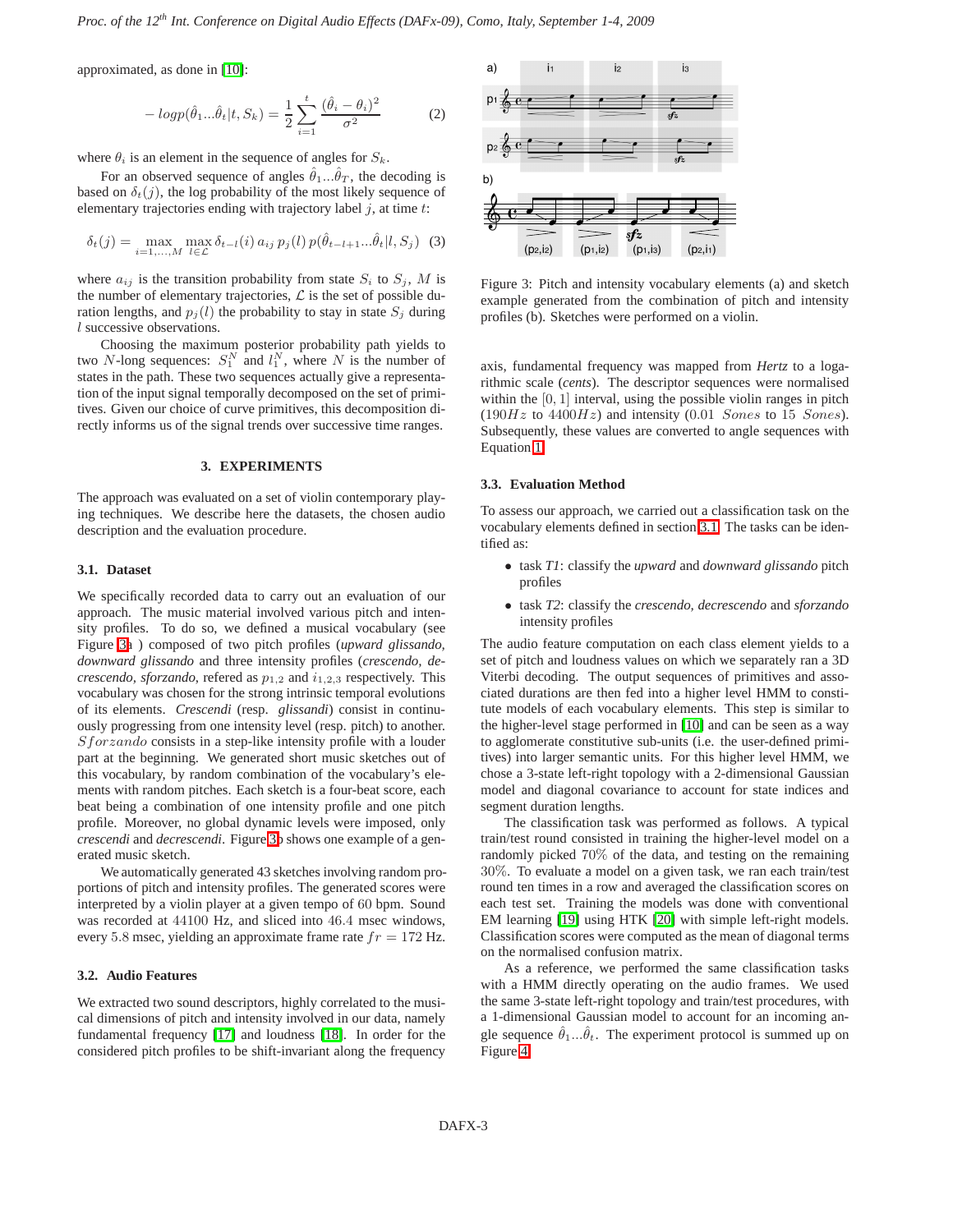<span id="page-3-2"></span>

Figure 4: Experimental set overview. A left-right HMM with three states is trained with segmented observations output from the segmental decoding procedure. Classification results are compared to a left-right HMM operating on audio frames.

#### **4. RESULTS**

<span id="page-3-0"></span>In this section, we first give a qualitative result intending to illustrate a typical output of the segmental decoding layer. We then give quantitative results on the classification tasks.

#### 4.1. Segmentation results

The segmentation was performed using the primitives presented in section 2.2. We defined the set of possible duration lengths with values linearly taken between  $230ms$  (roughly corresponding to short violin note) and 2.6s (several notes). The curves on Figure 5 show the resulting segmentation for one example of pitch profile and loudness profile.

We can see that on this example, the *glissando* is composed of three phases, i.e. flat pitch then increasing pitch and again flat pitch. This description in itself is quite informative on the violinist playing as we are able to see the details of his performance on this vocabulary element: in this example the pitch increasing phase was relatively short with two well defined flat phases. On the loudness profile, we can see that the *crescendo* is composed of a linearly increasing phase during most of the time before a rapid release.

<span id="page-3-3"></span>

Figure 5: Segmentation results on two profile classes from DB1. a) shows a pitch profile for an *upward glissando* class. b) shows an intensity profile for a *crescendo* class. Below each feature curve, the sequence of primitive labels and durations is reported. In each box, the shape of the corresponding symbolic representation of each primitive is printed.

## 4.2. Classification results

Classification scores for pitch profiles displayed in Figure 6 (task *TI*) show that the segmental approach performs significantly better than the baseline frame-based approach (median value at 92% versus 72%). Moreover, the results also show more consistency as their variability is much smaller in the segmental approach (interquartile of 7 versus interquartile of 18). For the loudness profiles (task T2), results appear to be relatively similar between the two approaches (median value around 77%). However, the segmental approach shows once again a narrower variability in classification (interquartile of 3 versus interquartile of 12).

We can get insight of these results by inspecting the learned models and how the data fits. Figure 7 shows an example of the learned models for the two pitch profiles, for the frame-based approach (a and c) as well as for the segmental approach (b and d). As one could expect for this classification task, the second state seems to be the most discriminating one. In the frame-based approach, the second-state Gaussians only differ by a slight difference of mean, and tend to overlap. In the segmental approach, these second-state Gaussians are much more distinct. Interestingly, looking at the graphs, the segment duration observations do not seem to add much more discriminative power to the model. When inspecting loudness models, no such clear contrast was observed between the two approaches on the Gaussian distributions. In both cases, data looked less unimodal, which questions the chosen topology.

<span id="page-3-4"></span>

Figure 6: Classification scores on tasks T1 and T2.

### 5. CONCLUSION AND PERSPECTIVES

<span id="page-3-1"></span>We propose the use of Segmental Models to segment time curves of audio signals. The implementation we proposed was tested on two classification tasks using a database of violin contemporary playing. The segmental approach performed better than standard implementations of Hidden Markov Models in most cases. Importantly, Segmental Models overcome well-known limitations of HHMs, by explicitly modeling the time duration of primitives, and by taking into account the time dependence between successive signal frames. Future perspectives may adress the study of a realtime implementation on a data stream, using Viterbi extensions such as in [21]. The segmental approach performed well on a monophonic instrument in the context of contemporary music, however we believe that this approach can be easily extended to broader situations. In particular, we are investigating the use of more complex curve primitives to directly address specific sound components. Besides, we are also currently extending the ap-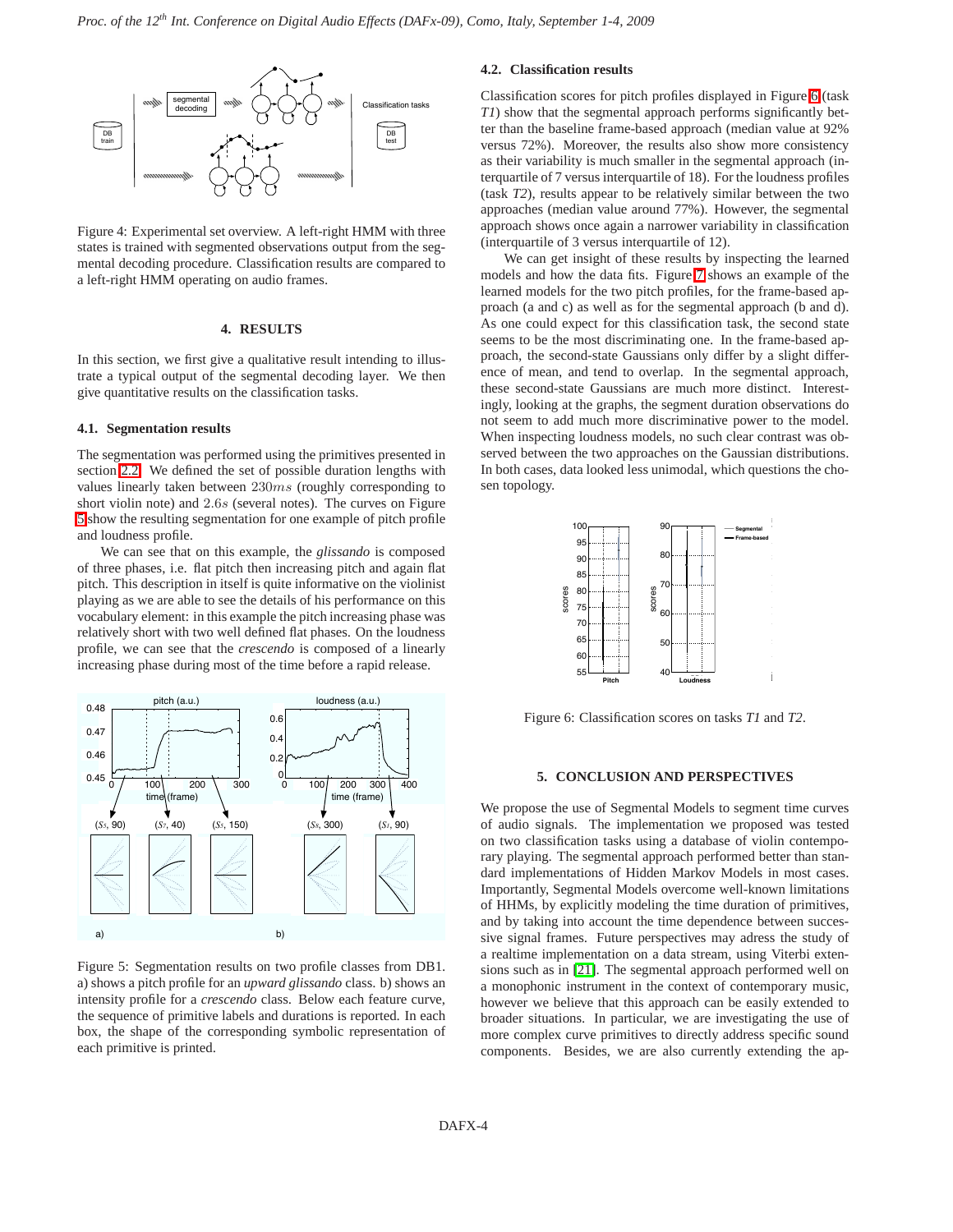<span id="page-4-20"></span>

Figure 7: Observation densities and state aligned data for learned models for the two pitch classes.  $k$  stands for the state number of the model. a) states of the frame-based HMM for class  $p_1$ . b) states of the segmental HMM for class  $p_1$  c) states of the framebased HMM for class  $p_2$  d) states of the segmental HMM for class  $p<sub>2</sub>$ 

proach to multidimensional features that could include other modalities like mouvement data.

#### **6. ACKNOWLEDGMENTS**

We would like to acknowledge Thierry Artières, Norbert Schnell and Xavier Rodet for fruitful discussions. This work has been partially supported by the ANR project Interlude.

#### **7. REFERENCES**

- <span id="page-4-0"></span>[1] M. Möller, "New sounds for flute," Available at [http://www.sfz.se/flutetech,](http://www.sfz.se/flutetech) accessed April 05, 2009.
- <span id="page-4-1"></span>[2] F. Bevilacqua, N. Rasamimanana, E. Fléty, S. Lemouton, and F. Baschet, "The augmented violin project: research, composition and performance report," in *Proceedings of the International Conference on New Interfaces for Musical Expression (NIME)*, 2006.
- <span id="page-4-2"></span>[3] M. Kaltenecker, *Avec Helmut Lachenmann*, Van Dieren, Paris, 2001.
- <span id="page-4-3"></span>[4] M. Chion, *Guide des objets sonores*, INA/GRM, Buchet/Chastel, 1983.
- <span id="page-4-4"></span>[5] D. Smalley, "Spectromorphology : Explaining soundshapes," *Organised Sound*, vol. 2, pp. 107–126, 1997.
- <span id="page-4-5"></span>[6] G. Peeters and E. Deruty, "Automatic morphological description of sounds," in *Acoustics 08*, Paris, 2008, SFA.
- <span id="page-4-6"></span>[7] J. Ricard and P. Herrera, "Morphological sound description computational model and usability evaluation," in *AES convention*, 2004.
- <span id="page-4-7"></span>[8] P. Schaeffer, *Traité des objets musicaux*, Seuil, 1966.
- <span id="page-4-8"></span>[9] L. Rabiner and B.H. Juang, *Fundamentals of speech recognition*, Prentice-Hall, Englewood Cliffs, 1993.
- <span id="page-4-9"></span>[10] T. Artières, S. Marukatat, and P. Gallinari, "Online handwritten shape recognition using segmental hidden markov models," *IEEE transactions on pattern analysis and machine intelligence*, vol. 29, pp. 205–217, 2007.
- <span id="page-4-10"></span>[11] A.C. Morris, S. Payne, and H. Bourlard, "Low cost duration modelling for noise robust speech recognition," in *ICSLP*, 2002, pp. 1025–1028.
- <span id="page-4-11"></span>[12] L. Rabiner, "A tutorial on hidden markov models and selected applications in speech recognition," in *Proceedings of the IEEE*, 1989.
- <span id="page-4-12"></span>[13] M. Ostendorf, V. Digalakis, and O. A. Kimball, "From hmms to segment models: a unified view of stochastic modeling for speech recognition," *IEEE Trans. on Speech and Audio Processing*, vol. 4, pp. 360–378, 1996.
- <span id="page-4-13"></span>[14] X. Ge and P. Smyth, "Deformable markov model templates for time-series pattern matching," in *Proceedings of the ACM SIGKDD International Conference on Knowledge Discovery and Data Mining*, 2000, pp. 81 – 90.
- <span id="page-4-14"></span>[15] T. Artières and P. Gallinari, "Stroke level hmms for online handwriting recognition," in *Proceedings of the International Workshop Frontiers in Handwriting Recognition*, 2002, pp. 227 – 232.
- <span id="page-4-15"></span>[16] S. Marukatat, *Une approche générique pour la reconnaissance de signaux écrits en ligne. A generic approach to online handwriting recognition.*, Ph.D. thesis, Université Paris 6, 2004.
- <span id="page-4-16"></span>[17] A. de Cheveigné and H. Kawahara, "Yin, a fundamental frequency estimator for speech and music," *The Journal of the Acoustical Society of America*, vol. 111, no. 4, pp. 1917 – 1930, 2002.
- <span id="page-4-17"></span>[18] B. C. J. Moore, B. R. Glasberg, and T. Baer, "A model for the prediction of thresholds, loudness, and partial loudness," *Journal of the Audio Engineering Society*, vol. 45, no. 4, pp. 224 – 240, 1997.
- <span id="page-4-18"></span>[19] Jeff A. Bilmes, "A gentle tutorial on the em algorithm and its application to parameter estimation for gaussian mixture and hidden markov models," Tech. Rep., U.C. Berkeley, 1997.
- <span id="page-4-19"></span>[20] S. Young, G. Evermann, M. Gales, T. Hain, D. Kershaw, X.A. Liu, G. Moore, J. Odell, D. Ollason, D. Povey, V. Valtchev, and P. Woodland, *The HTK Book (for HTK Version 3.4)*, Cambridge University Engineering Department, 2006.
- <span id="page-4-21"></span>[21] J. Bloit and X. Rodet, "Short-time viterbi for online hmm decoding : evaluation on a real-time phone recognition task," in *ICASSP*, Las Vegas, 2008.
- [22] G. Gravier, G. Potamianos, and C. Neti, "Asynchrony modeling for audio-visual speech recognition," in *Human Language Technology Conference (HLT)*, 2002.
- [23] G. Peeters, "A large set of audio features for sound description (similarity and classification) in the cuidado project," Tech. Rep., IRCAM, 2004.
- [24] J. O. Ramsay and B. W. Silverman, *Functiona Data Analysis*, New York: Springer-Verlag, 1997.